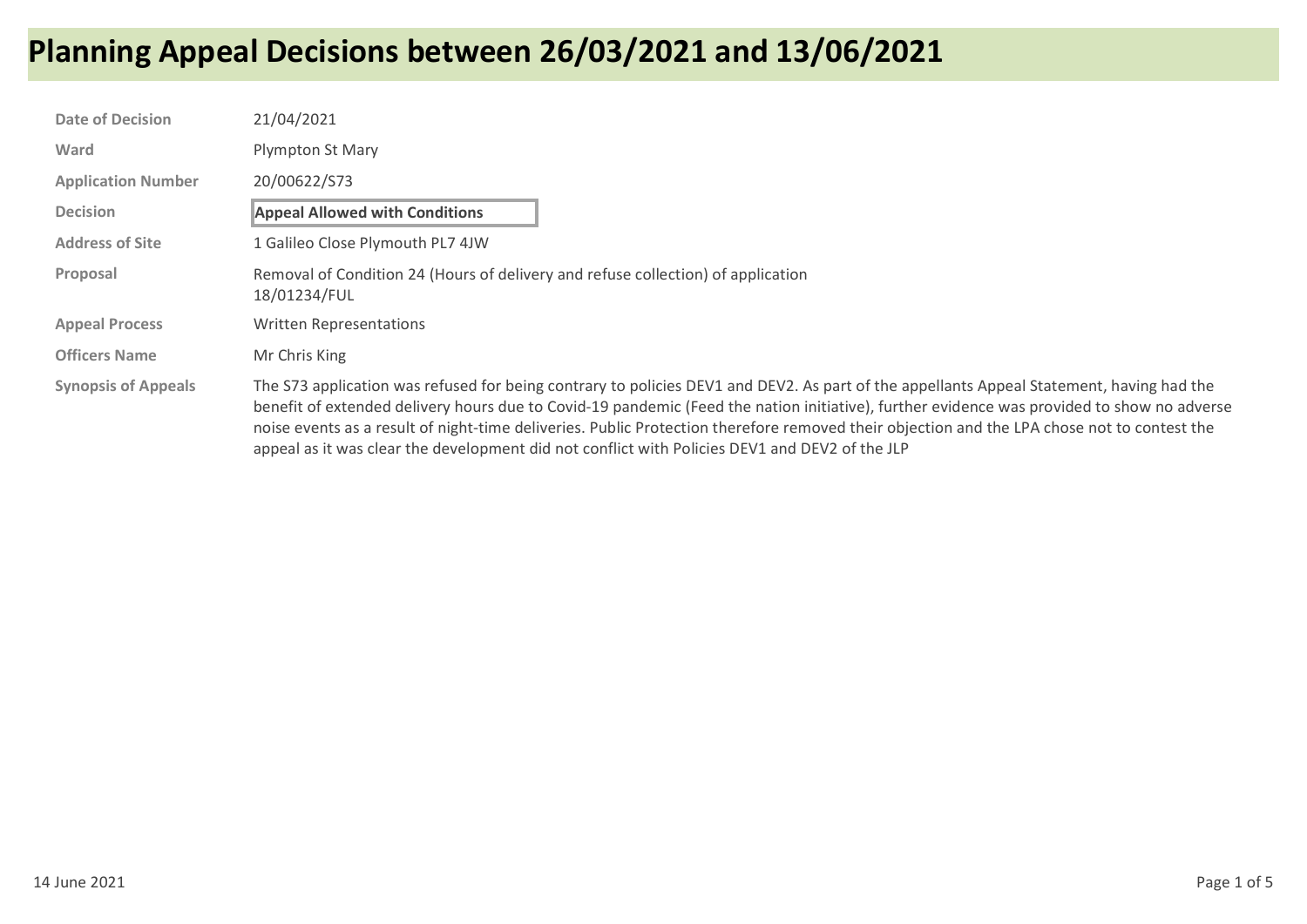| <b>Date of Decision</b>    | 27/04/2021                                                                                                                                                                                                                                                                                                                                                                                                                                                                                                                                                                                                                                                                                                                                                                                                                                                                   |
|----------------------------|------------------------------------------------------------------------------------------------------------------------------------------------------------------------------------------------------------------------------------------------------------------------------------------------------------------------------------------------------------------------------------------------------------------------------------------------------------------------------------------------------------------------------------------------------------------------------------------------------------------------------------------------------------------------------------------------------------------------------------------------------------------------------------------------------------------------------------------------------------------------------|
| Ward                       | Peverell                                                                                                                                                                                                                                                                                                                                                                                                                                                                                                                                                                                                                                                                                                                                                                                                                                                                     |
| <b>Application Number</b>  | 20/01605/FUL                                                                                                                                                                                                                                                                                                                                                                                                                                                                                                                                                                                                                                                                                                                                                                                                                                                                 |
| <b>Decision</b>            | <b>Appeal Dismissed</b>                                                                                                                                                                                                                                                                                                                                                                                                                                                                                                                                                                                                                                                                                                                                                                                                                                                      |
| <b>Address of Site</b>     | 27 Outland Road Plymouth PL2 3DA                                                                                                                                                                                                                                                                                                                                                                                                                                                                                                                                                                                                                                                                                                                                                                                                                                             |
| Proposal                   | Part single storey and part two-storey rear and side extension and front porch<br>(part retrospective)                                                                                                                                                                                                                                                                                                                                                                                                                                                                                                                                                                                                                                                                                                                                                                       |
| <b>Appeal Process</b>      | Householder Fast Track                                                                                                                                                                                                                                                                                                                                                                                                                                                                                                                                                                                                                                                                                                                                                                                                                                                       |
| <b>Officers Name</b>       | Mr Mike Stone                                                                                                                                                                                                                                                                                                                                                                                                                                                                                                                                                                                                                                                                                                                                                                                                                                                                |
| <b>Synopsis of Appeals</b> | Planning permission was refused for a Part single storey and part two-storey rear and side extension and front porch. The two storey side<br>extension was considered to be contrary to Policy DEV1 in terms of loss of light and to Policy DEV20 in having an adverse impact on the<br>character and appearance of the area. Having reviewed the application, and visited the site, the Inspector supported the Councils view that the<br>development would have a harmful impact on the street scene and the important role the gaps between the properties played. The inspector<br>did not agree with the Councils view that the two storey side extension would harm the living conditions of the neighbours and it did comply<br>with Policy DEV1 and the SPD guidance. No applications were made for costs by either side and no costs were awarded by the Inspector. |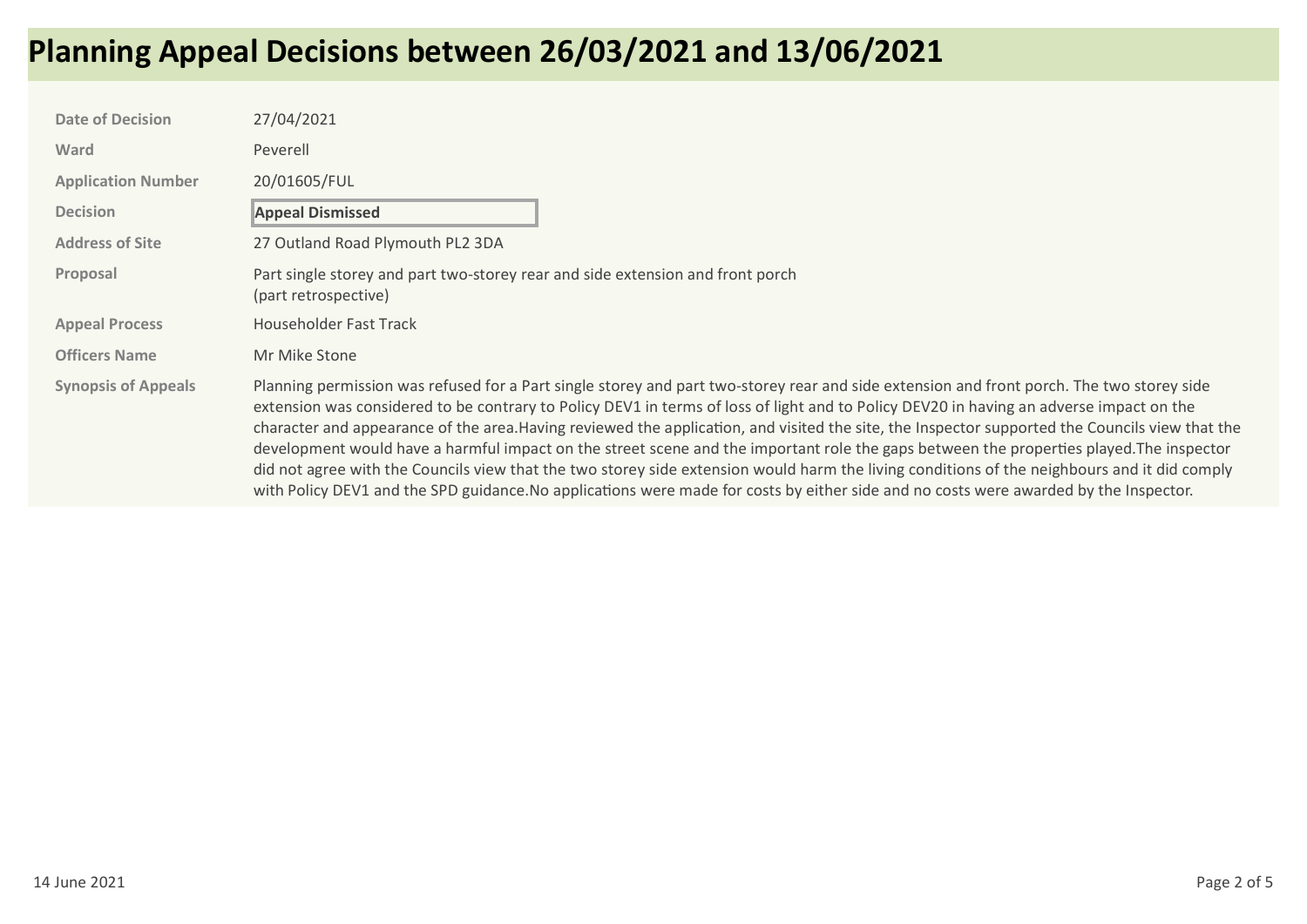| <b>Date of Decision</b>    | 18/05/2021                                                                                                                                                                                                                                                                                                                                                                                                                                                                                                                                                                                                                                                                                                                                                                                                                                                                                                                                                                                                                                                                                                     |
|----------------------------|----------------------------------------------------------------------------------------------------------------------------------------------------------------------------------------------------------------------------------------------------------------------------------------------------------------------------------------------------------------------------------------------------------------------------------------------------------------------------------------------------------------------------------------------------------------------------------------------------------------------------------------------------------------------------------------------------------------------------------------------------------------------------------------------------------------------------------------------------------------------------------------------------------------------------------------------------------------------------------------------------------------------------------------------------------------------------------------------------------------|
| Ward                       | <b>Plymstock Dunstone</b>                                                                                                                                                                                                                                                                                                                                                                                                                                                                                                                                                                                                                                                                                                                                                                                                                                                                                                                                                                                                                                                                                      |
| <b>Application Number</b>  | 20/01184/FUL                                                                                                                                                                                                                                                                                                                                                                                                                                                                                                                                                                                                                                                                                                                                                                                                                                                                                                                                                                                                                                                                                                   |
| <b>Decision</b>            | <b>Appeal Dismissed</b>                                                                                                                                                                                                                                                                                                                                                                                                                                                                                                                                                                                                                                                                                                                                                                                                                                                                                                                                                                                                                                                                                        |
| <b>Address of Site</b>     | Land At Bovisand Road Staddiscombe Plymouth PL9 9NB                                                                                                                                                                                                                                                                                                                                                                                                                                                                                                                                                                                                                                                                                                                                                                                                                                                                                                                                                                                                                                                            |
| Proposal                   | Proposed conversion of two barns to 2no. dwellings (Re-submission<br>19/00990/FUL)                                                                                                                                                                                                                                                                                                                                                                                                                                                                                                                                                                                                                                                                                                                                                                                                                                                                                                                                                                                                                             |
| <b>Appeal Process</b>      | Written Representations                                                                                                                                                                                                                                                                                                                                                                                                                                                                                                                                                                                                                                                                                                                                                                                                                                                                                                                                                                                                                                                                                        |
| <b>Officers Name</b>       | Mr Chris Cummings                                                                                                                                                                                                                                                                                                                                                                                                                                                                                                                                                                                                                                                                                                                                                                                                                                                                                                                                                                                                                                                                                              |
| <b>Synopsis of Appeals</b> | Planning permission was refused for a change of use from agricultural building to two dwellings (Class C3) as it was considered contrary to<br>Policies DEV20, DEV23, DEV25 and DEV61 of the Plymouth and South West Devon Joint Local Plan, Policies Lan/P1, Lan/P4, Lan/P5 and Lan/P7<br>of the South Devon Area of Outstanding Natural Beauty Management Plan and guidance with in the Plymouth and South West Devon<br>Supplementary Planning Document and the National Planning Policy Framework.Having reviewed the application and visited the site, the<br>Inspector supported the Council's view that due to the design and prominent visual position of the buildings within the South Devon Area of<br>Outstanding Natural Beauty there would be unacceptable visual harm. The Inspector also agreed with the Council's view that there would be<br>unacceptable light impacts to the intrinsically dark area through both internal and external lighting at the site. The appeal was dismissed. No<br>applications for costs were made be either party and no costs were awarded by the Inspector. |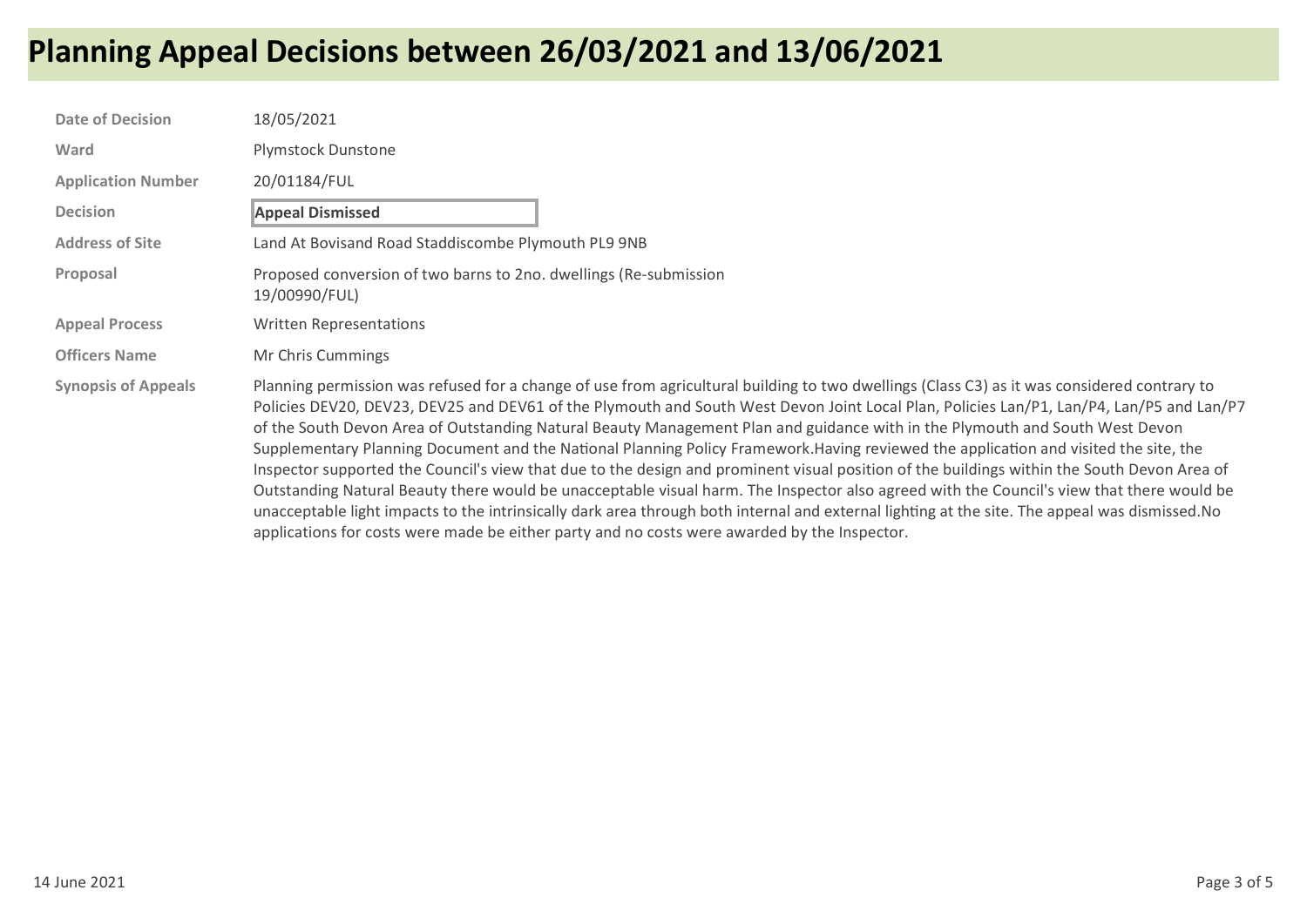| <b>Date of Decision</b>    | 18/05/2021                                                                                                                                                                                                                                                                                                                                                                                                                                                                                                                                                                                                                                                                                                                                                                                                                                                                                                               |
|----------------------------|--------------------------------------------------------------------------------------------------------------------------------------------------------------------------------------------------------------------------------------------------------------------------------------------------------------------------------------------------------------------------------------------------------------------------------------------------------------------------------------------------------------------------------------------------------------------------------------------------------------------------------------------------------------------------------------------------------------------------------------------------------------------------------------------------------------------------------------------------------------------------------------------------------------------------|
| Ward                       | St Budeaux                                                                                                                                                                                                                                                                                                                                                                                                                                                                                                                                                                                                                                                                                                                                                                                                                                                                                                               |
| <b>Application Number</b>  | 20/01228/PIP                                                                                                                                                                                                                                                                                                                                                                                                                                                                                                                                                                                                                                                                                                                                                                                                                                                                                                             |
| <b>Decision</b>            | <b>Appeal Allowed</b>                                                                                                                                                                                                                                                                                                                                                                                                                                                                                                                                                                                                                                                                                                                                                                                                                                                                                                    |
| <b>Address of Site</b>     | Land At Savage Road Plymouth                                                                                                                                                                                                                                                                                                                                                                                                                                                                                                                                                                                                                                                                                                                                                                                                                                                                                             |
| Proposal                   | Residential Development (8-9 dwellings)                                                                                                                                                                                                                                                                                                                                                                                                                                                                                                                                                                                                                                                                                                                                                                                                                                                                                  |
| <b>Appeal Process</b>      | <b>Written Representations</b>                                                                                                                                                                                                                                                                                                                                                                                                                                                                                                                                                                                                                                                                                                                                                                                                                                                                                           |
| <b>Officers Name</b>       | Mr Jon Fox                                                                                                                                                                                                                                                                                                                                                                                                                                                                                                                                                                                                                                                                                                                                                                                                                                                                                                               |
| <b>Synopsis of Appeals</b> | The Inspector considered that the proposed dwellings are capable of being sited without adversely affcting residential amenity or the character<br>of the area, which already includes residential properties set away from the highway. The Inspector said that the outside spaces could meet<br>the standards of the Plymouth and South West Devon Supplementary Planning Document (adopted 2020). While the Inspector accepted that<br>the geometry of the site poses potential constraints to the usable quality of these spaces, achieving these numerical standards is proportionate<br>to meet the demands of this first stage in the PiP process in regard to these issues. Therefore it appears that the first stage of the PIP process<br>cannot overly consider the quality of the outside spaces, which somewhat undermines policy DEV10 and the relevant section of the<br>Supplementary Planning Document. |